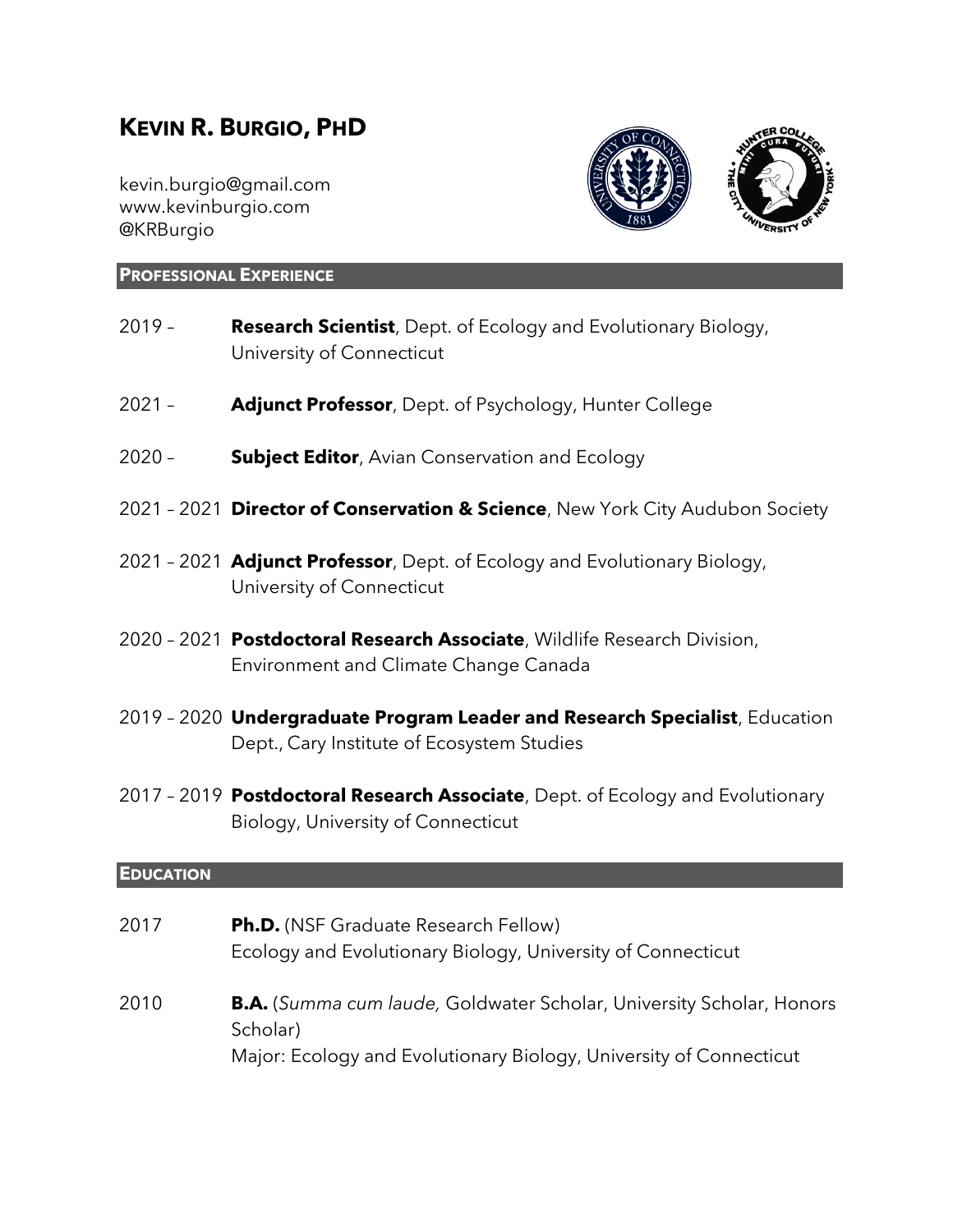#### **PUBLICATIONS**

Citations: 613. h-index: 11. i10-index: 12. **\*** denotes an undergraduate mentee

- **Burgio, K.R.**, K.E. Davis, L.M. Dreiss, B.T. Klingbeil, L.M. Cisneros, S.J. Presley, C.B. van Rees, and M.R. Willig. *In press*. Multiple dimensions of global parrot diversity. *ANIMAL BIODIVERSITY AND CONSERVATION.* Preprint available: *BIORXIV* 812321. [DOI: 10.1101/812321](https://doi.org/10.1101/812321)
- Erickson, O.A., R.B Cole, J.M. Isaacs, S. Alvarez-Clare, J. Arnold, A. Augustus-Wallace, J. Ayoob, A. Berkowitz, J. Branchaw, **K.R. Burgio**, et al. *In press.* "How do we do this at a distance?!" A descriptive study of remote Research Experiences for Undergraduates sites during COVID19. *CBE LIFE SCIENCES EDUCATION*. Preprint available: *BIORXIV* [DOI: 10.1101/2021.05.17.443632v1](https://www.biorxiv.org/content/10.1101/2021.05.17.443632v1)
- **Burgio, K.R.,** C.J. Carlson, A.L. Bond, M.A. Rubega, and M.W. Tingley. 2021. The two extinctions of the Carolina Parakeet (*Conuropsis carolinensis*). *BIRD CONSERVATION INTERNATIONAL*. 1-8. [DOI:10.1017/S0959270921000241](https://doi.org/10.1017/S0959270921000241)

News coverage: [New York Times,](https://www.nytimes.com/2019/12/20/science/carolina-parakeet-genome.html) [National Geographic,](https://www.nationalgeographic.com/animals/2019/12/carolina-parakeets-extinction-birds-united-states/) [New Scientist,](https://www.newscientist.com/article/2223023-lost-us-parrot-species-went-extinct-not-once-but-twice/) [Spektrum Magazine](https://www.spektrum.de/news/der-einzige-us-sittich-starb-zweimal-aus/1686246)

- **Burgio, K.R.** 2021. Night Parrot: Australia's Most Elusive Bird. *ORNITHOLOGICAL APPLICATIONS.* 123: 1-2. [DOI:10.1093/ornithapp/duaa070](https://doi.org/10.1093/ornithapp/duaa070)
- Rubega, M.A., **K.R. Burgio**, R.S. Capers, A.A.M. MacDonald, A. Oeldorf-Hirsch, and R. Wyss. 2021*.* Assessment by audiences shows little effect of science communication training. *SCIENCE COMMUNICATION.* 43(2):139-169. [DOI:](https://journals.sagepub.com/doi/pdf/10.1177/1075547020971639)[10.1177/1075547020971639](https://doi.org/10.1177/1075547020971639)
- **Burgio, K.R.**, C.R. van Rees, K.E. Block\*, P. Pyle, M.A. Patten, M. Spreyer, and E.H. Bucher. 2020. Monk Parakeet (*Myiopsitta monachus*) v. 1.0 in *BIRDS OF THE WORLD* (P. Rodewald ed.). Ithaca: Cornell Lab of Ornithology. **DOI:** [10.2173/bow.monpar.01](https://doi.org/10.2173/bow.monpar.01)
- Brightsmith, D., **K.R. Burgio**, B.J. Hiller, K.E. Block\*, P. Pyle, and M.A. Patten. 2020. White-winged Parakeet (*Brotogeris versicolorus*) v. 1.0 in *BIRDS OF THE WORLD* (P. Rodewald ed.). Ithaca: Cornell Lab of Ornithology. [DOI:](https://doi.org/10.2173/bow.whwpar.01)  [10.2173/bow.whwpar.01](https://doi.org/10.2173/bow.whwpar.01)
- Gravely, J.\*, **K.R. Burgio**, and M.A. Rubega. 2020. A Method for Measuring the Thermal Insulation Value of Bird Feather Coats. *JOURNAL OF VISUALIZED EXPERIMENTS*. 160: e60981, [DOI:10.3791/60981](https://www.jove.com/pdf/60981)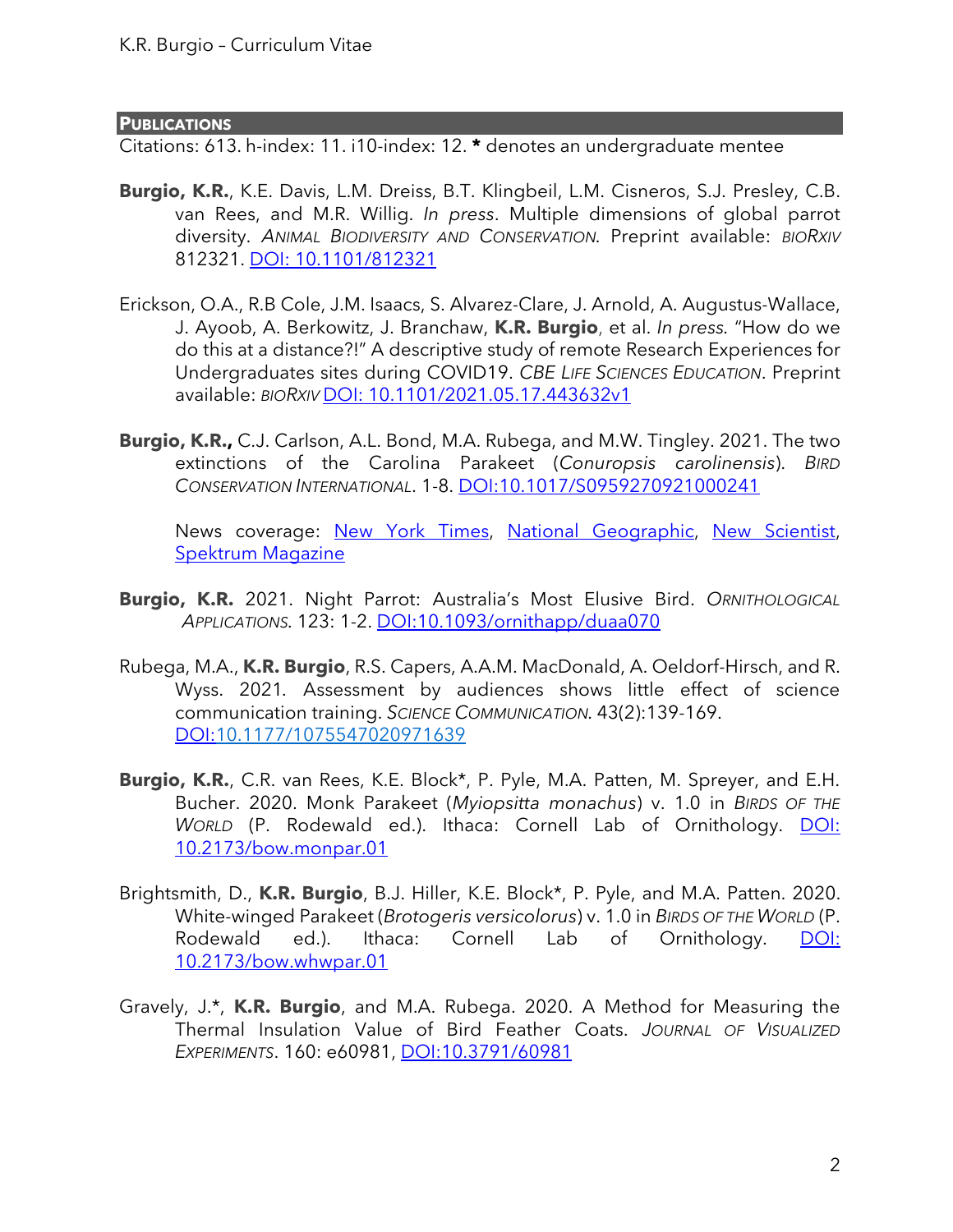**Burgio, K.R.**, C.M. MacKenzie, S.B. Borelle, S.K.M. Ernest, J.L. Gill, K.E. Ingeman, A. Teffer, and E.P. White. 2020. Ten Simple Rules for a Successful Remote Postdoc. *PLOS COMPUTATIONAL BIOLOGY*. 16(5): e1007809. [DOI:](https://journals.plos.org/ploscompbiol/article?id=10.1371/journal.pcbi.1007809)  [10.1371/journal.pcbi.1007809](https://journals.plos.org/ploscompbiol/article?id=10.1371/journal.pcbi.1007809)

News coverage: [Science,](https://www.sciencemag.org/careers/2020/05/it-s-competitive-advantage-scientists-tout-benefits-hiring-remote-postdocs) [Nature,](https://www.natureindex.com/news-blog/kevin-burgio-ten-rules-for-a-successful-remote-postdoc) [Inside Higher Ed](https://www.insidehighered.com/news/2020/03/27/rise-remote-phd-defense) [Altmetric Score: 317](https://www.altmetric.com/details/65123996) (top 5%)

- Bahlai, C. L.J. Bartlett, **K.R. Burgio**, A.M.V. Fournier, C.N. Keiser, T. Poisot, K. Stack Whitney. 2019. Open Science Isn't Always Open to All Scientists. *AMERICAN SCIENTIST* 107: 78-83. [DOI: 10.1511/2019.107.2.78](https://www.americanscientist.org/article/open-science-isnt-always-open-to-all-scientists)
- Bond, A.L., C.J. Carlson, and **K.R. Burgio**. 2019. Local extinction of insular avifauna on the most remote inhabited island in the world. *JOURNAL OF ORNITHOLOGY*. 160: 49-60.
- Carlson, C.J., **K.R. Burgio**, T.A. Dallas, and W.M. Getz. 2019*.* The mathematics of extinction across scales: from populations to the biosphere. In: Kaper H., Roberts F. (eds) *MATHEMATICS OF PLANET EARTH, VOL 5.* Springer, Cham. [DOI:](https://doi.org/10.1007/978-3-030-22044-0_9)  [10.1007/978-3-030-22044-0\\_9](https://doi.org/10.1007/978-3-030-22044-0_9)
- **Burgio, K.R.**, K.E. Davis, L.M. Dreiss, B.T. Klingbeil, L.M. Cisneros, S.J. Presley, and M.R. Willig. 2019. A complete phylogenetic supertree and trait database for all extant parrots. *DATA IN BRIEF* 24: 103882. [DOI: 10.1016/j.dib.2019.103882](https://doi.org/10.1016/j.dib.2019.103882)
- Kosman, E., **K.R. Burgio**, S.J. Presley, M.R. Willig, and S.M. Scheiner. 2019. Conservation prioritization based on trait-based metrics illustrated with global parrot distributions. *DIVERSITY AND DISTRIBUTIONS*. 25: 1156–1165. [DOI:](https://onlinelibrary.wiley.com/doi/pdf/10.1111/ddi.12923)  [10.1111/ddi.12923](https://onlinelibrary.wiley.com/doi/pdf/10.1111/ddi.12923)

[Altmetric Score: 26 \(top 5%\)](https://wiley.altmetric.com/details/59819738)

Carlson, C.J., A.L. Bond, and **K.R. Burgio**. 2018. Re-evaluating sighting models, and moving beyond them, to test and contextualize the extinction of the thylacine. *CONSERVATION BIOLOGY*. 32: 1198-1199. [DOI: 10.1111/cobi.13187](https://onlinelibrary.wiley.com/doi/full/10.1111/cobi.13187)

News coverage: [IFLScience](https://www.iflscience.com/plants-and-animals/scientists-get-sassy-over-the-supposed-extinction-date-of-the-tasmanian-tiger/) [Altmetric Score: 14 \(top 25%\)](https://wiley.altmetric.com/details/45914107)

**Burgio, K.R.**, C.J. Carlson, and A.L. Bond. 2018. Georeferenced sighting and specimen occurrence data of the extinct Carolina Parakeet 1564 - 1944. *BIODIVERSITY DATA JOURNAL*. 6: e25280. [DOI: 10.3897/BDJ.6.e25280](https://bdj.pensoft.net/articles.php?id=25280)

News coverage: [Pensoft Blog,](https://blog.pensoft.net/2018/06/19/museum-collection-reveals-distribution-of-carolina-parakeet-100-years-after-its-extinction/) [History of Ornithology](https://amornithhistory.org/2018/06/25/ladies-parakeets-and-the-biogeography-of-an-extinct-bird/) [Altmetric Score: 52 \(top 5%\)](https://www.altmetric.com/details/43877918)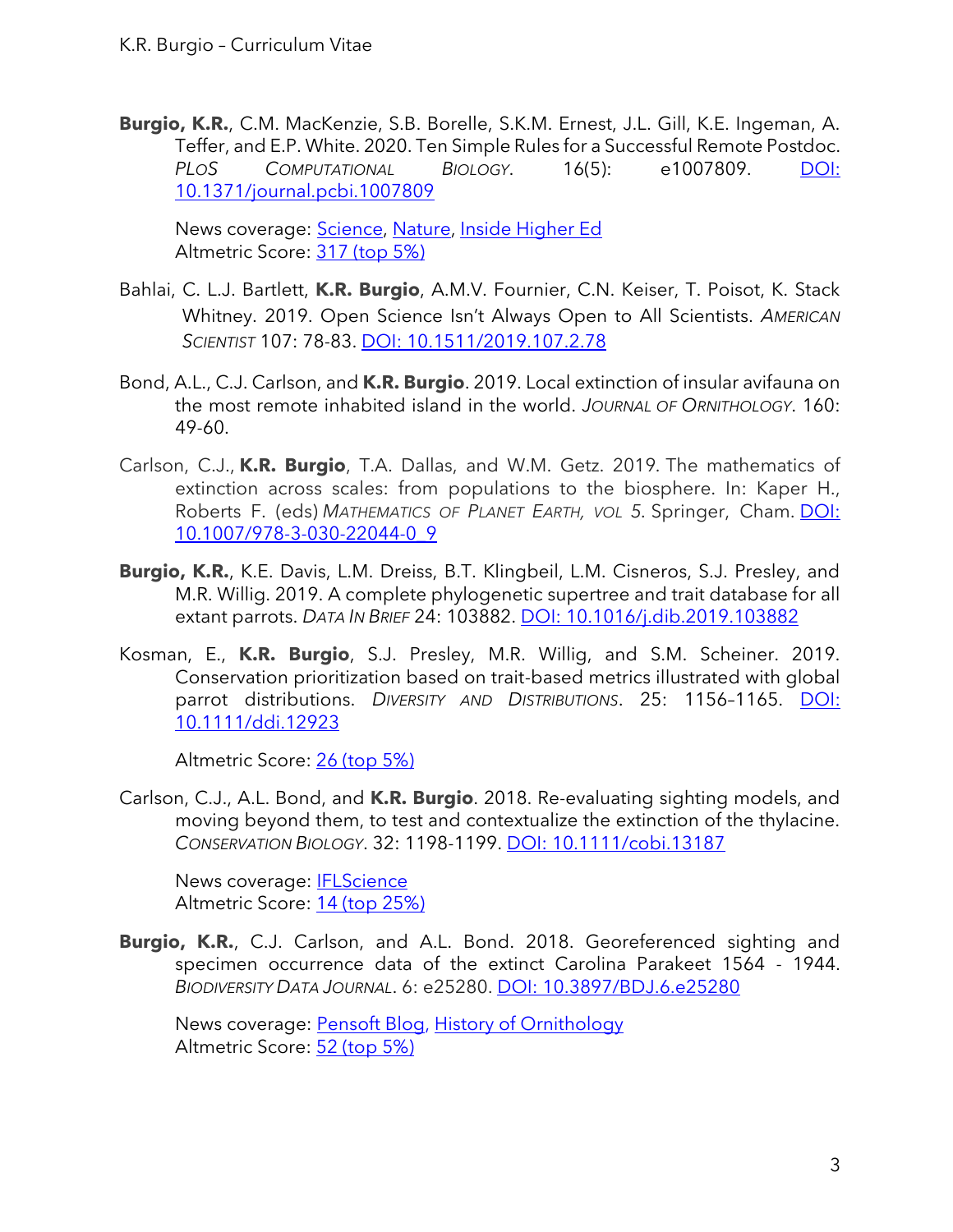Carlson, C.J., A.L. Bond, and **K.R. Burgio**. 2018. Estimating the extinction date of the Thylacine accounting for unconfirmed sightings. *CONSERVATION BIOLOGY*. 32: 477-483. [DOI: 10.1111/cobi.13037](https://onlinelibrary.wiley.com/doi/abs/10.1111/cobi.13037)

News coverage: [Vice](https://www.vice.com/en_au/article/bmem3a/theres-a-one-in-16-trillion-chance-that-tasmanian-tigers-arent-extinct) [Altmetric Score: 147 \(top 5%\)](https://wiley.altmetric.com/details/27915416)

- Cizauskas, C.A., C.J. Carlson, **K.R. Burgio**, C.F. Clements, N.C. Harris, E.R. Dougherty, and A.J. Phillips. 2017. Parasite vulnerability to climate change: an evidencebased functional trait approach. *ROYAL SOCIETY OPEN SCIENCE*. 4: 160535. [DOI:](https://royalsocietypublishing.org/doi/full/10.1098/rsos.160535)  [10.1098/rsos.160535](https://royalsocietypublishing.org/doi/full/10.1098/rsos.160535)
- **Burgio, K.R.**, C.J. Carlson, and M.W. Tingley. 2017. Lazarus ecology: recovering the natural history of the extinct Carolina parakeet. *ECOLOGY & EVOLUTION*. 7:5467– 5475. [DOI: 10.1002/ece3.3135](https://onlinelibrary.wiley.com/doi/pdf/10.1002/ece3.3135)

News coverage: [Washington Post,](https://www.washingtonpost.com/national/health-science/the-mysterious-and-tragic-story-of-the-carolina-parakeet-americas-only-native-parrot/2018/03/30/4b3c5226-32a2-11e8-8abc-22a366b72f2d_story.html?utm_term=.d788de46bf49) [New York Times,](https://www.nytimes.com/2019/12/20/science/carolina-parakeet-genome.html) [National Geographic,](https://www.nationalgeographic.com/animals/2019/12/carolina-parakeets-extinction-birds-united-states/) [IFLScience,](http://www.iflscience.com/plants-and-animals/the-tragic-story-of-americas-only-native-parrot-now-extinct-for-100-years/) [Salon,](https://www.salon.com/2018/04/01/the-tragic-story-of-americas-only-native-parrot-now-extinct-for-100-years_partner/) [Smithsonian Magazine,](https://www.smithsonianmag.com/science-nature/why-carolina-parakeet-go-extinct-180968740/) [Birding Magazine,](http://publications.aba.org/birding-online-august-2017/) [Forbes,](https://www.forbes.com/sites/grrlscientist/2018/02/21/what-happened-to-americas-only-parrot/#21643d9e58cf) [Audubon Magazine,](http://www.audubon.org/magazine/winter-2017/we-now-know-real-range-extinct-carolina-parakeet) [Stuff You Missed in History Class](https://www.missedinhistory.com/podcasts/last-carolina-parakeet.htm) [Altmetric Score: 195](https://wiley.altmetric.com/details/21021161) (top 5%)

Carlson, C.J, **K.R. Burgio**, E.R. Dougherty, A.J. Phillips, V.M. Bueno, C.F. Clements, G. Castaldo, T. Dallas, C.A. Cizauskas, G. Cumming, J. Doña, N.C. Harris, R. Jovani, S. Mironov, O. Muellerklein, H.C. Proctor, and W.M. Getz. 2017. Parasite biodiversity faces extinction and redistribution in a changing climate. *SCIENCE ADVANCES*. 3(9): e1602422 [DOI: 10.1126/sciadv.1602422.](http://advances.sciencemag.org/content/advances/3/9/e1602422.full.pdf)

News coverage: NY [Times,](https://www.nytimes.com/2017/09/13/science/parasites-extinction-climate-change.html?mcubz=3&_r=0) Popular [Science,](http://www.popsci.com/parasite-extinct-climate-change) [Smithsonian](http://www.smithsonianmag.com/science-nature/parasites-are-going-extinct-heres-why-thats-a-bad-thing-180964808/) Magazine, and [the](https://www.theguardian.com/environment/2017/sep/06/climate-change-could-wipe-out-a-third-of-parasite-species-study-finds) [Guardian.](https://www.theguardian.com/environment/2017/sep/06/climate-change-could-wipe-out-a-third-of-parasite-species-study-finds) [Altmetric](https://scienceadvances.altmetric.com/details/24870086) Score: 450 (top 5%)

- Lopez, B.E., **K.R. Burgio**, M.B. Carlucci, K.A. Palmquist, A. Parada, V. Weinberger, and A.H. Hurlbert. 2016. A new framework for inferring community assembly processes using phylogenetic information, relevant traits and environmental gradients. *ONE ECOSYSTEM*. 1: e9501. [DOI: 10.3897/oneeco.1.e9501](https://doi.org/10.3897/oneeco.1.e9501)
- Dougherty, E.R., C.J. Carlson, V.M. Bueno, **K.R. Burgio**, C.A. Cizauskas, C.F. Clements, D.P. Seidel, and N.C. Harris. 2015. Paradigms for parasite conservation. *CONSERVATION BIOLOGY.* 30: 724-733. [DOI: 10.1111/cobi.12634](https://doi.org/10.1111/cobi.12634)

News coverage: [The Atlantic](https://www.theatlantic.com/science/archive/2015/09/save-the-parasites/407701/) and [Carbon Brief](https://www.carbonbrief.org/climate-change-drive-third-parasites-extinction-2070?utm_source=feedburner&utm_medium=feed&utm_campaign=Feed%3A+carbonbrief+%28The+Carbon+Brief%29) [Altmetric Score:](https://wiley.altmetric.com/details/4549226) 65 (top 5%)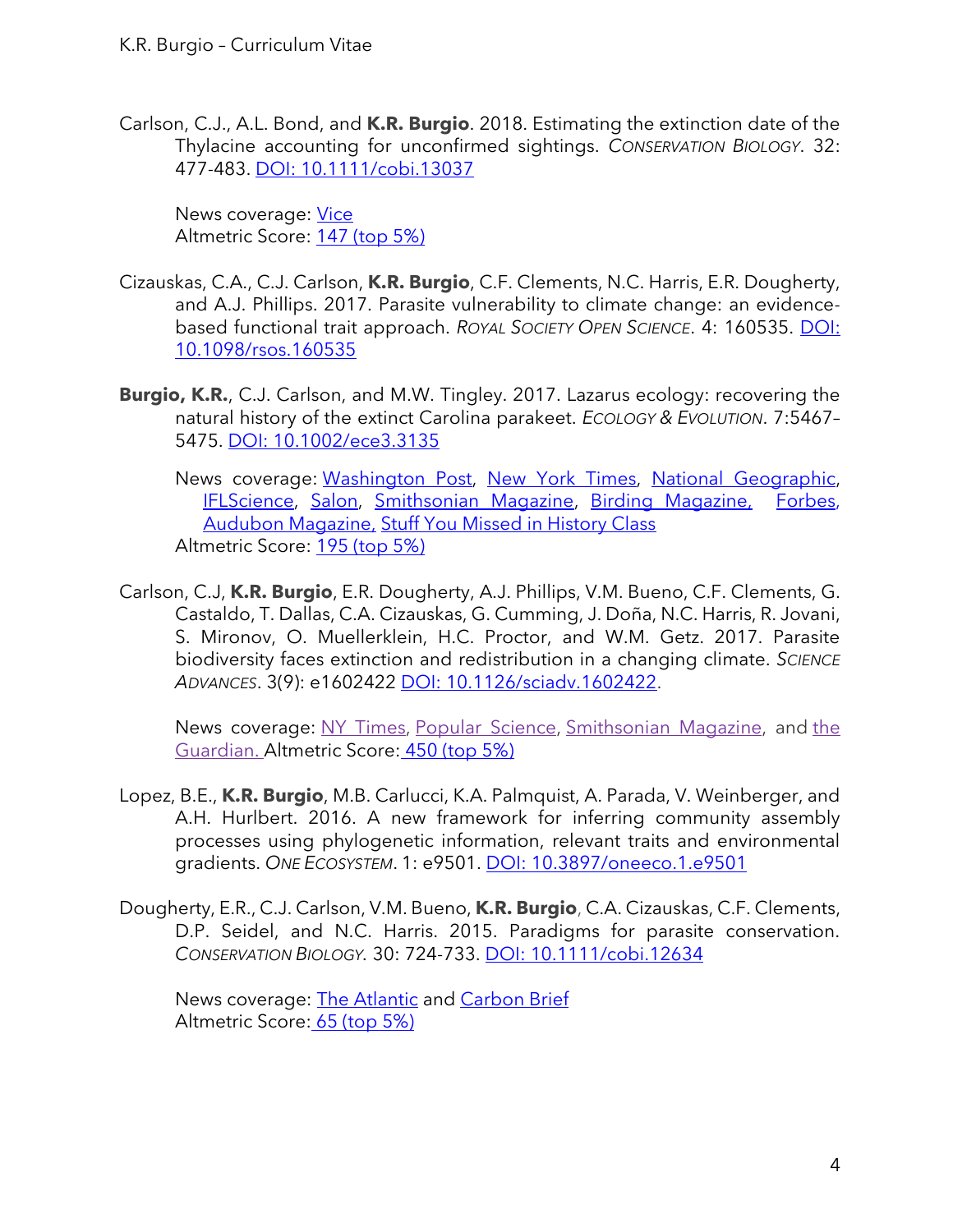- Dreiss, L.M., **K.R. Burgio**, L.M. Cisneros, B.T. Klingbeil, B.D. Patterson, S.J. Presley, and M.R. Willig. 2015*.* Multiple dimensions of biodiversity for rodents along an extensive tropical elevational gradient: taxonomic, functional, and phylogenetic perspectives. *ECOGRAPHY*. 38: 876–888. [DOI:](https://doi.org/10.1111/ecog.00971)  [10.1111/ecog.00971](https://doi.org/10.1111/ecog.00971)
- **Burgio, K.R.**, M.A. Rubega, and D. Sustaita. 2014. Nest-building behavior of Monk Parakeets and insights into potential mechanisms for reducing damage to utility poles. *PEERJ.* 2**:** e601 [DOI:10.7717/peerj.601](http://dx.doi.org/10.7717/peerj.601)

News coverage: [NPR,](http://wnpr.org/post/unusual-non-lethal-idea-deal-connecticuts-pesky-monk-parakeets) [New Hampshire Public Radio,](http://nhpr.org/post/unusual-non-lethal-idea-deal-connecticuts-pesky-monk-parakeets) and [Hartford Business](http://www.hartfordbusiness.com/article/20150309/PRINTEDITION/303059953/uconn-southington-manufacturer-team-to-battle-animal-induced-power-outages)  **[Journal](http://www.hartfordbusiness.com/article/20150309/PRINTEDITION/303059953/uconn-southington-manufacturer-team-to-battle-animal-induced-power-outages)** 

- Cisneros, L.M., **K.R. Burgio**, L.M. Dreiss, B.T. Klingbeil, B.D. Patterson, S.J. Presley, and M.R. Willig. 2014. Elevational variation of multiple dimensions of biodiversity in bats. *JOURNAL OF ANIMAL ECOLOGY.* 83: 1124–1136. [DOI: 10.1111/1365-](https://doi.org/10.1111/1365-2656.12201) [2656.12201](https://doi.org/10.1111/1365-2656.12201)
- Carlson, C.J., C.A. Cizuaskas, **K.R. Burgio**, C.F. Clements, and N.C. Harris. 2013. The more parasites, the better? *SCIENCE*. 342:1041. [DOI:](https://doi.org/10.1126/science.342.6162.1041-a)  [10.1126/science.342.6162.1041-a](https://doi.org/10.1126/science.342.6162.1041-a)

# **Manuscripts in review**

- **Burgio, K.R.**, L.M. Cisneros, K.E. Davis, L.M. Dreiss, B.T. Klingbeil, S.J. Presley, and M.R. Willig. *In review*. Dimensions of passerine biodiversity along a tropical elevational gradient: a nexus for historical biogeography and contemporary ecology. *JOURNAL OF AVIAN BIOLOGY.* Preprint available: *BIORXIV* 842138. [DOI:](https://doi.org/10.1101/842138)  [10.1101/842138](https://doi.org/10.1101/842138)
- MacPherson, M.P., **K.R. Burgio**, M.G. DeSaix, B.G. Freeman, J. Herbert, R. Herman, V. Jirinec, J. Shonfield, D.L. Slager, C.B. van Rees, and J.E. Jankowski. *In review.* Predicting Bird Distributions Under Climate Change. *DIVERSITY AND DISTRIBUTIONS.* Preprint available: *BIORXIV* DOI: [10.1101/2021.05.26.445867](https://doi.org/10.1101/2021.05.26.445867)
- Gravely, J.\*, **K.R. Burgio**, and M.A. Rubega. *In review.* Seasonal Plumage Condition Variation and the Thermal Value of the Feather Coats of House Sparrows (*Passer domesticus*). *JOURNAL OF AVIAN BIOLOGY*.
- Capers, R., A. Oeldorf-Hirsch, R. Wyss, **K.R. Burgio**, and M.A. Rubega. *In review.* What did they learn? Objective assessment tools show mixed effects of training on science communication behaviors. *Frontiers in Communication*.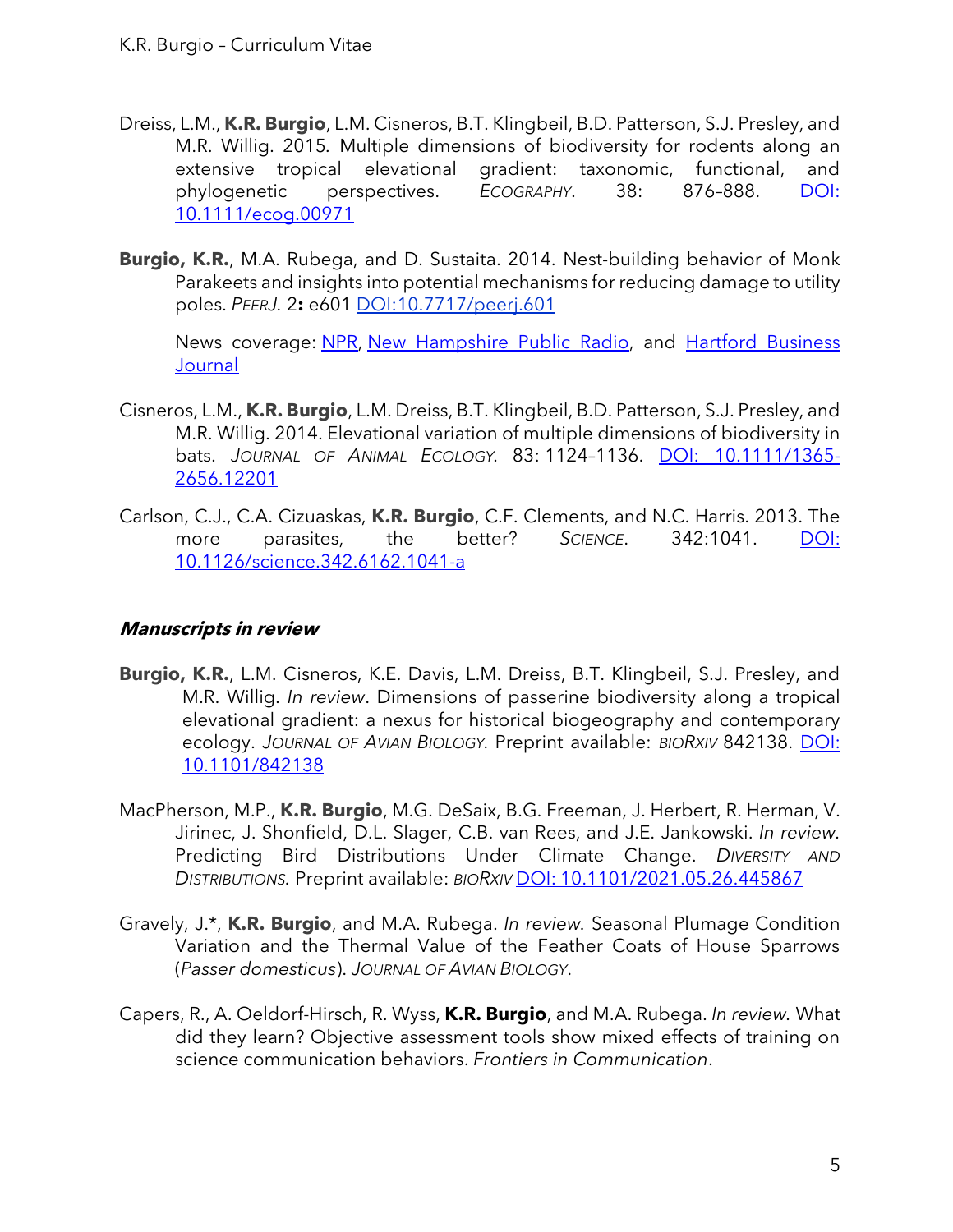Hess, R.A., O.A. Erickson, R.B. Cole, J.M. Isaacs, S. Alvarez-Clare, J. Arnold, A. Augustus-Wallace, J.C. Ayoob, A. Berkowitz, J. Branchaw, **K.R. Burgio**, et al. *In review.* Zooming through Research: Evaluating the effectiveness of remote undergraduate research experiences. *Life Sciences Education.*

#### **Preprints not currently in review**

- Carlson, C.J., **K.R. Burgio**, T.A. Dallas, and A.L. Bond. 2018. Spatial extinction date estimation: a novel method for reconstructing spatiotemporal patterns of extinction and identifying potential zones of rediscovery. *BIORXIV* 279679. [DOI:](https://doi.org/10.1101/279679)  [10.1101/279679](https://doi.org/10.1101/279679)
- Carlson, C.J., O.C. Mullerklein, A.J. Phillips, **K.R. Burgio**, G. Castaldo, C.A. Cizauskas, G. Cumming, T.A. Dallas, J. Dona, Z. Miao, H. Proctor, H.S. Yoon, and W.M. Getz. 2017. The Parasite Extinction Assessment Red List (PEARL): an extensible, open-source, online biodiversity database for neglected invertebrates. *BIORXIV*  192351. [DOI: 10.1101/192351](https://doi.org/10.1101/192351)

#### **SCIENCE COMMUNICATION / NON-RESEARCH PRODUCTS**

- **Burgio, K.R.** 2020, Kickstart your science career with a summer research experience. *CARY INSTITUTE OF ECOSYSTEM STUDIES BLOG* [\(link\)](https://www.caryinstitute.org/news-insights/feature/kickstart-your-science-career-summer-research-experience?fbclid=IwAR3pC8TzFUQ2ZLBaQuVhRjK_WtCJQnJHMXLKMHPtKNHaDx0fMZvzQIewrOA)
- **Burgio, K.R.** 2018. The mysterious and tragic story of America's only native parrot, now extinct for 100 years. **WASHINGTON POST** [\(link\)](https://www.washingtonpost.com/national/health-science/the-mysterious-and-tragic-story-of-the-carolina-parakeet-americas-only-native-parrot/2018/03/30/4b3c5226-32a2-11e8-8abc-22a366b72f2d_story.html?utm_term=.85cc028dd94e), *IFLSCIENCE* [\(link\)](http://www.iflscience.com/plants-and-animals/the-tragic-story-of-americas-only-native-parrot-now-extinct-for-100-years/), *SALON*  [\(link\)](https://www.salon.com/2018/04/01/the-tragic-story-of-americas-only-native-parrot-now-extinct-for-100-years_partner/)*, REAL CLEAR SCIENCE* [\(link\)](https://www.realclearscience.com/articles/2018/03/31/the_tragic_story_of_americas_only_native_parrot_110593.html)*,* and *THE CONVERSATION* [\(link\)](https://theconversation.com/the-tragic-story-of-americas-only-native-parrot-now-extinct-for-100-years-93038); > 100,000 reads.
- **Burgio, K.R.** 2018. Carpe diem: Stories about seizing the day. *THE STORY COLLIDER PODCAST* [\(link\)](https://www.storycollider.org/stories/2018/12/21/carpe-diem-stories-about-seizing-the-day).

#### **R PACKAGES**

Burnett, J. and **K.R. Burgio**. 2021. `parrottraits`: an R package for interfacing with the Parrot Traits Database [\(url\)](https://github.com/trashbirdecology/parrottraits/)

#### **PATENTS**

**Burgio, K.R.** and M.A. Rubega. 2013. Monk Parakeet Utility Pole Exclusion Device. Provisional Patent # 61/842,608. USA. Filed: 7/3/2013.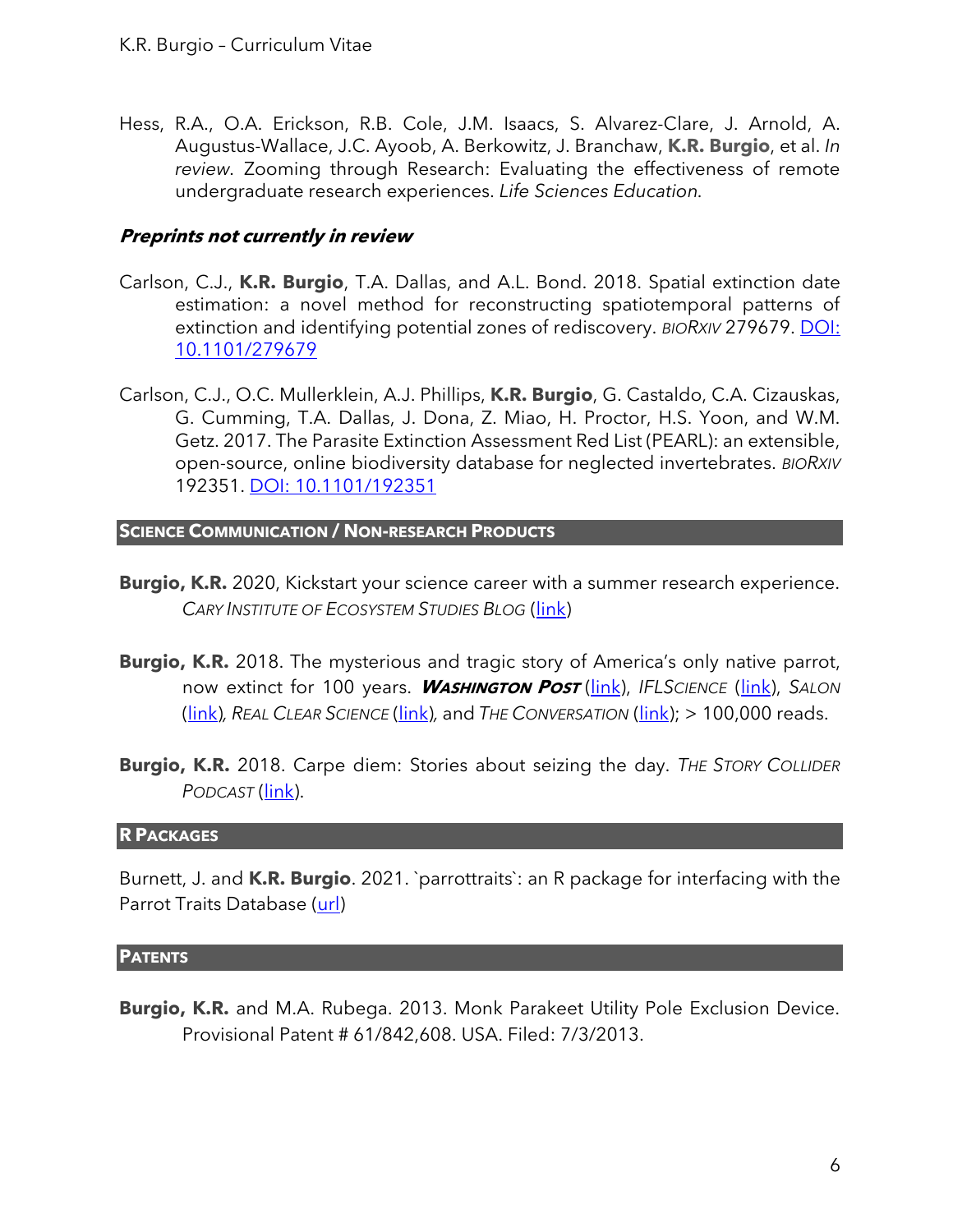#### **RESEARCH GRANTS, AWARDS, AND FELLOWSHIPS**

# **Career Total: \$168,736**

| 2018 | (\$1100) American Ornithology Society Travel Award                  |
|------|---------------------------------------------------------------------|
|      | 2011 - 2016 (\$121,000) National Science Foundation Graduate Fellow |
| 2016 | (\$4671) Experiment crowdfunded project (co-PI w/G. Smith-Vidaurre) |
| 2016 | (\$750) UConn Doctoral Student Travel Award                         |
| 2016 | (\$125) American Ornithologists Union Travel Award                  |
| 2016 | (\$2000) UConn Dissertation Fellowship                              |
| 2016 | (\$840) UConn EEB Summer Support Grant                              |
| 2015 | (\$500) UConn EEB Summer Support Grant                              |
| 2014 | (\$2,850) UConn EEB Summer Support Grant                            |
| 2013 | (\$500) UConn EEB Summer Support Grant                              |
| 2013 | (\$17,000) UConn Faculty Large Grant (co-author, M. Rubega P.I.)    |
| 2013 | (\$375) George Clark Jr. Connecticut Natural History Museum Award   |
| 2010 | (\$150) Connecticut Natural History Museum Award                    |
| 2010 | (\$1500) Edwin V. Gant Memorial Scholarship, UConn                  |
| 2009 | (\$7500) Barry Goldwater National Scholarship                       |
| 2009 | (\$3500) Treibick Foundation Summer Research Fellowship             |
| 2009 | (\$500) UConn Life Sciences Honors Thesis Research Grant            |
| 2009 | (\$500) UConn Office of Undergraduate Research Grant                |
| 2009 | (\$375) Katie Bu Memorial Grant                                     |
| 2009 | (\$1800) UConn University Scholar Award                             |
| 2007 | (\$1000) UConn Greater Hartford Campus Scholarship                  |
| 2007 | (\$200) UConn Hartford Campus Alumni Scholarship                    |

#### **PRESENTATIONS**

# **Invited Seminars**

- University of California at Davis, Davis, CA, USA
- University of Florida, Gainesville, FL, USA
- University of Maine, Orono, ME, USA
- 2020 Cary Institute of Ecosystem Studies, Millbrook, NY, USA
- Queen's College, CUNY, Flushing, New York, USA
- Rutgers University, Newark, New Jersey, USA
- Central Community College, Columbus, Nebraska, USA
- Bridgewater State University, Bridgewater, Massachusetts, USA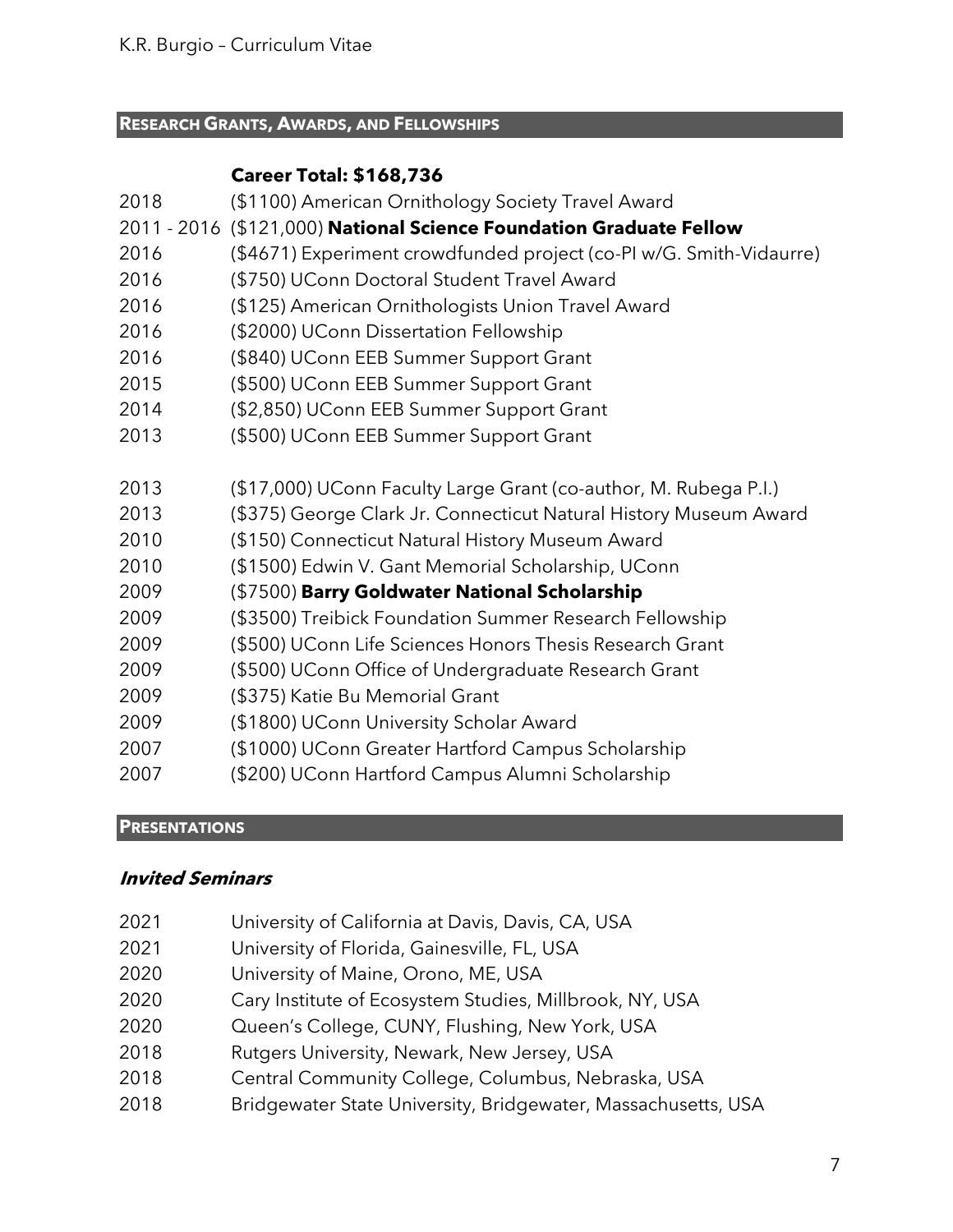# **International / National Conferences**

- **Burgio, K.R.**, R.L. White, F. Montaño-Centellas, K.E. Davis, C.B. van Rees, S.J. Presley, and M.R. Willig. 2020. Mapping trait-based extinction risk: identifying areas of conservation concern for parrots in a changing world. *NORTH AMERICAN ORNITHOLOGICAL CONFERENCE*.
- Burnett, J.L., **K.R. Burgio**, and A. Fournier. 2020. USAvian: a tool for enhancing connections among and within the bird management, conservation, and research communities. *NORTH AMERICAN ORNITHOLOGICAL CONFERENCE.*
- Rubega, M.A., **K.R. Burgio**, A.A. MacDonald, A. Oeldorf-Hirsch, R. Capers, R. Wyss. 2020. Direct assessment shows little effect of science communication training. *NORTH AMERICAN ORNITHOLOGICAL CONFERENCE.*
- Gravely, J.\*, **K.R. Burgio**, and M.A. Rubega. 2020. The thermal performance of worn House Sparrow (*Passer domesticus*) feather coats is even worse than you think. *NORTH AMERICAN ORNITHOLOGICAL CONFERENCE.*
- Carlson, C.J., A.J. Phillips, T.A. Dallas, **K.R. Burgio**, and O.C. Muellerklein. 2017. Taking big data for a spin: the georeferenced U.S. National Parasite Collection and what it can do. *ECOLOGICAL SOCIETY OF AMERICA* Annual Meeting, Portland, OR.
- Kosman, E., **K.R. Burgio**, S.J. Presley, M.R. Willig, and S.M. Scheiner. 2017. Poster: Using functional diversity to set conservation priorities: a methodology and a case study of global parrot diversity. *INTERNATIONAL BIOGEOGRAPHY SOCIETY* Annual Conference, Tuscon, AZ.
- **K.R. Burgio**, K.E. Davis, L.M. Dreiss, L.M. Cisneros, B.T. Klingbeil, S.J. Presley, and M.R. Willig. 2016. Integrating multiple dimensions of biodiversity and considerations of climate change for parrot conservation. *NORTH AMERICAN ORNITHOLOGICAL CONFERENCE*, Washington, D.C.
- Cardillo, C.\*, B. Walker, **K.R. Burgio**, and M.A. Rubega. 2016. *Poster:* Is A Hothead Stressed? A pilot assessment of thermal imaging as a tool for indexing glucocorticoids. *SOCIETY OF INTEGRATIVE AND COMPARATIVE BIOLOGY* Annual Conference, Portland, OR.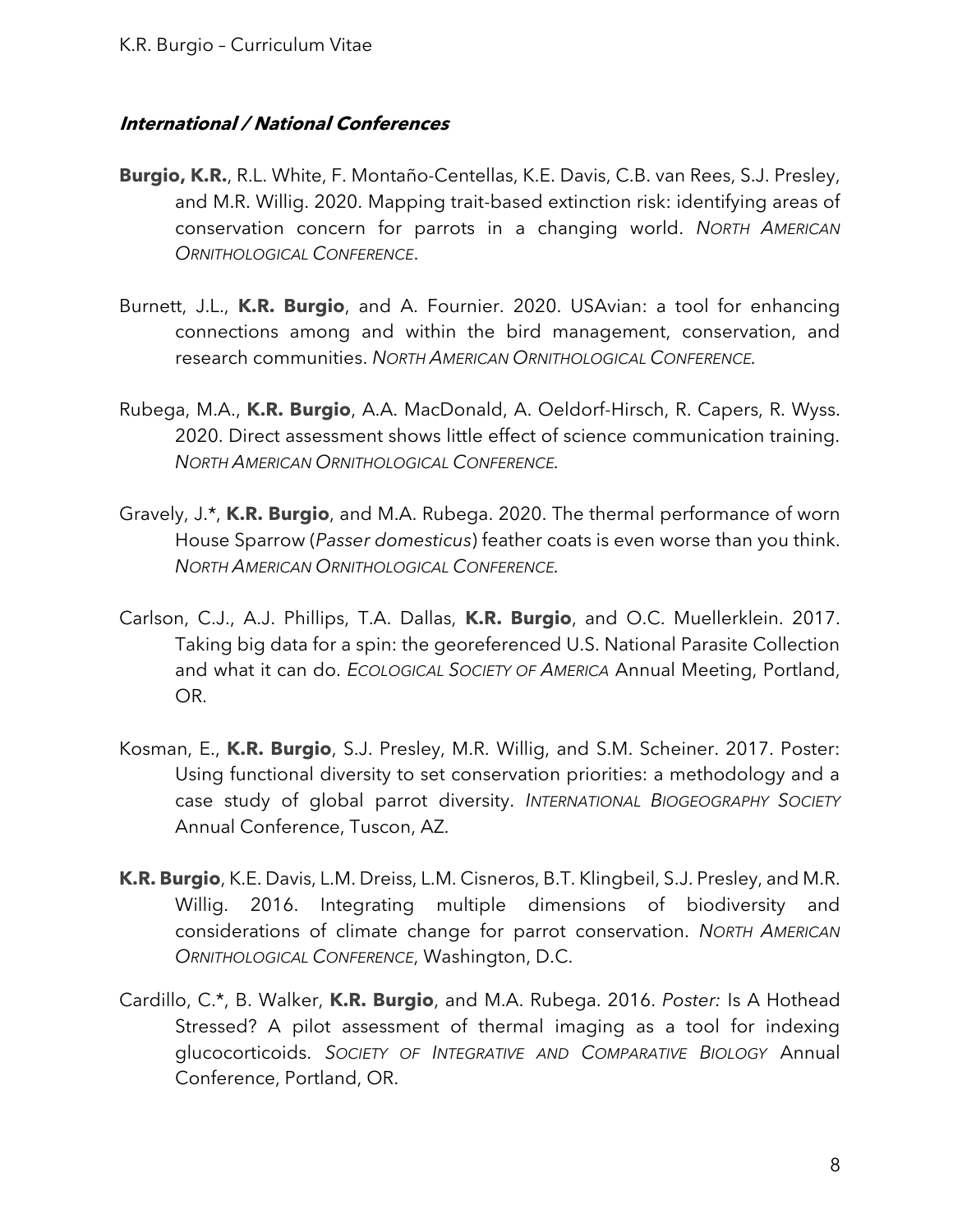- Willig, M.R., **K.R. Burgio**, L.M. Cisneros, L.M. Dreiss, B.T. Klingbeil, B.D. Patterson, and S.J. Presley. 2014. Gradients of Phylogenetic Relatedness and Size Similarity: Bats and Rodents in a Hotspot of Tropical Biodiversity (Manu, Peru). *AMERICAN SOCIETY OF MAMMOLOGISTS* Annual Meeting, Oklahoma City, OK.
- Carlson, C.J., **K.R. Burgio**, and K.E. Block. 2013. Reconstructing the extinction of the Carolina Parakeet: Historical data reveal that two distinct human activities drove two separate subspecies' declines. *ECOLOGICAL SOCIETY OF AMERICA* Annual Meeting, Minneapolis, MN.
- Willig, M.R., **K.R. Burgio**, L.M. Cisneros, L.M. Dreiss, B.T. Klingbeil, B.D. Patterson, and S.J. Presley. 2013. Comparative Biodiversity of Bats and Rodents along an Extensive Tropical Elevational Gradient: Taxonomic, Functional, and Phylogenetic Dimensions. *AMERICAN SOCIETY OF MAMMOLOGISTS* Annual Meeting, Philadelphia, PA.
- Lopez, B.E., **K.R. Burgio**, M.B. Carlucci, K.A. Palmquist, A. Parada, V. Weinberger, and A.H. Hurlbert. 2012. Inferring Community Assembly Processes under Niche Lability: Considering the Stress Dominance Hypothesis. *ECOLOGICAL SOCIETY OF AMERICA* Annual Meeting, Portland, OR.
- Klingbeil, B.T., **K.R. Burgio**, L.M. Cisneros, K.E. Davis, L.M. Dreiss, B.D. Patterson, S.J. Presley, and M.R. Willig. 2012. Elevational variation of multiple dimensions of biodiversity: inter-taxon comparisons. *ECOLOGICAL SOCIETY OF AMERICA* Annual Meeting, Portland, OR.

# **TEACHING EXPERIENCE**

# **Instructor of Record**

2021 Science Writing - University of Connecticut Ornithology Laboratory – University of Connecticut Field Methods in Ornithology – University of Connecticut Field Methods in Ornithology – University of Connecticut

# **Teaching Assistant**

- 2016 Biology of the Vertebrates University of Connecticut
- 2015 Principles of Biology II University of Connecticut
- 2015 Ornithology Laboratory University of Connecticut
- 2015 Ornithology University of Connecticut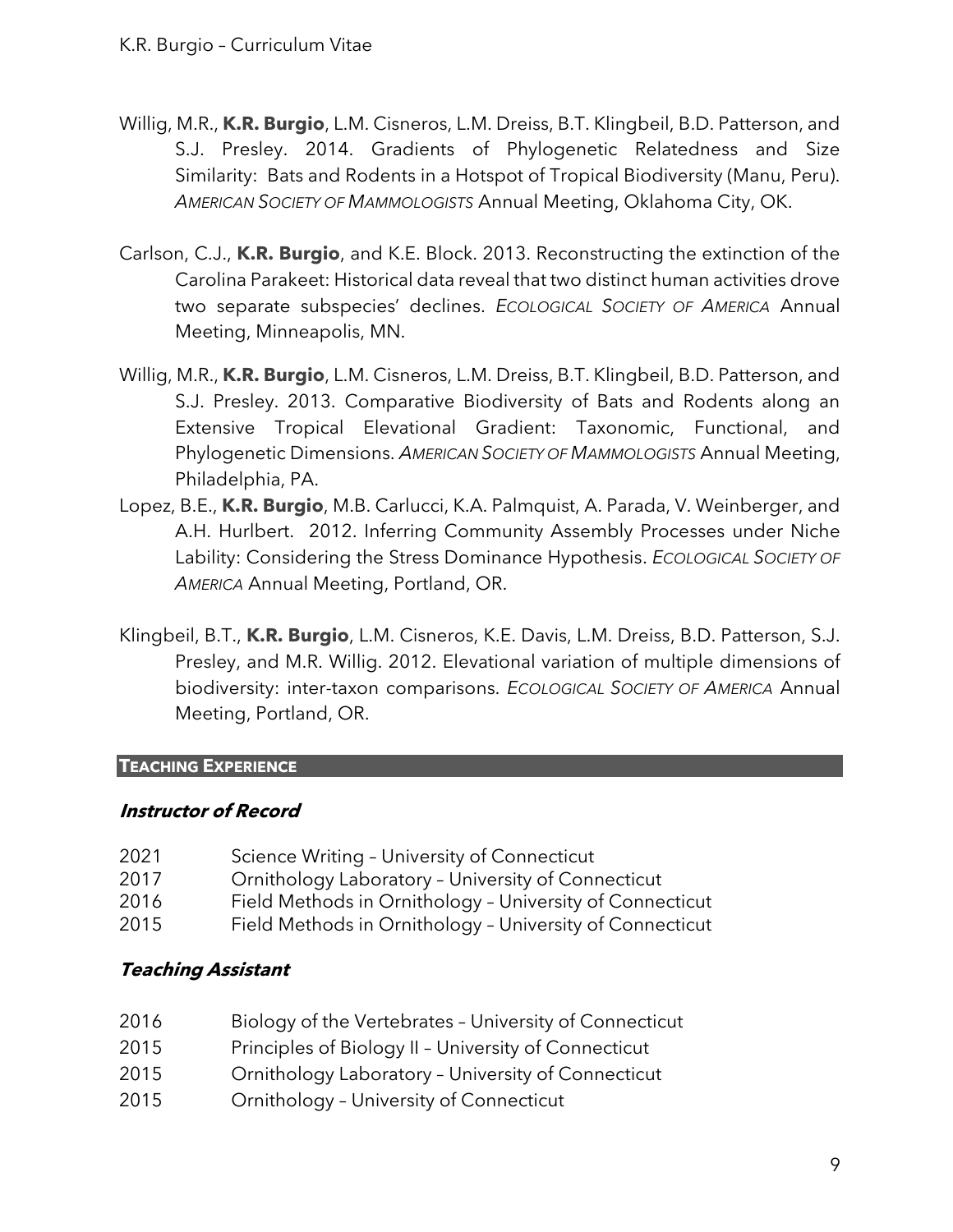# K.R. Burgio – Curriculum Vitae

| Biology of the Vertebrates - University of Connecticut<br>2014 |  |
|----------------------------------------------------------------|--|
|----------------------------------------------------------------|--|

2010, 2011 Principles of Biology II – University of Connecticut

# **Other Teaching Experience**

|      | 2021 - 2022 Graduate Advisor - Hunter College                                    |
|------|----------------------------------------------------------------------------------|
|      | 2012 - 2016 Undergraduate Independent Research Supervisor - Fairfield University |
| 2015 | Guest Lectures (2), Ornithology Laboratory - University of Connecticut           |
| 2015 | Guest Lectures (2), Ornithology - University of Connecticut                      |
| 2010 | Guest Lecture, Topics in Modern Biology - University of Connecticut              |
|      |                                                                                  |

**MENTORING**

# **Graduate Students**

2021 – 2022 Clara Arndtsen '22 (MS) – Hunter College. Thesis: Drivers of nest failure of Piping Plovers in New York City

# **Undergraduates**

- 2020 2021 Elizabeth Jurado '21 University of Georgia. Independent research project: Cultivating a Sense of Belonging: The Impact of Undergraduate Research Experiences
- 2020 2021 Abigail Williams '21 Salem College. Independent research project: The Impact of Road Salt on Drinking Water
- 2017 2021 Jordana Gravely '21 University of Connecticut. Independent research project:

Feather coat insulation of House Sparrows.

- Recipient 2018 UConn SURF Grant (\$3500)
- Authored 2 publications
- 2012 2015 Kali Block '15 University of Connecticut. Independent research project: Testing Bergmann's, Groger's and Allen's Rule among Monk Parakeet populations
	- Recipient 2013 Sigma Xi GIAR (\$1000)
	- Co-authored 3 publications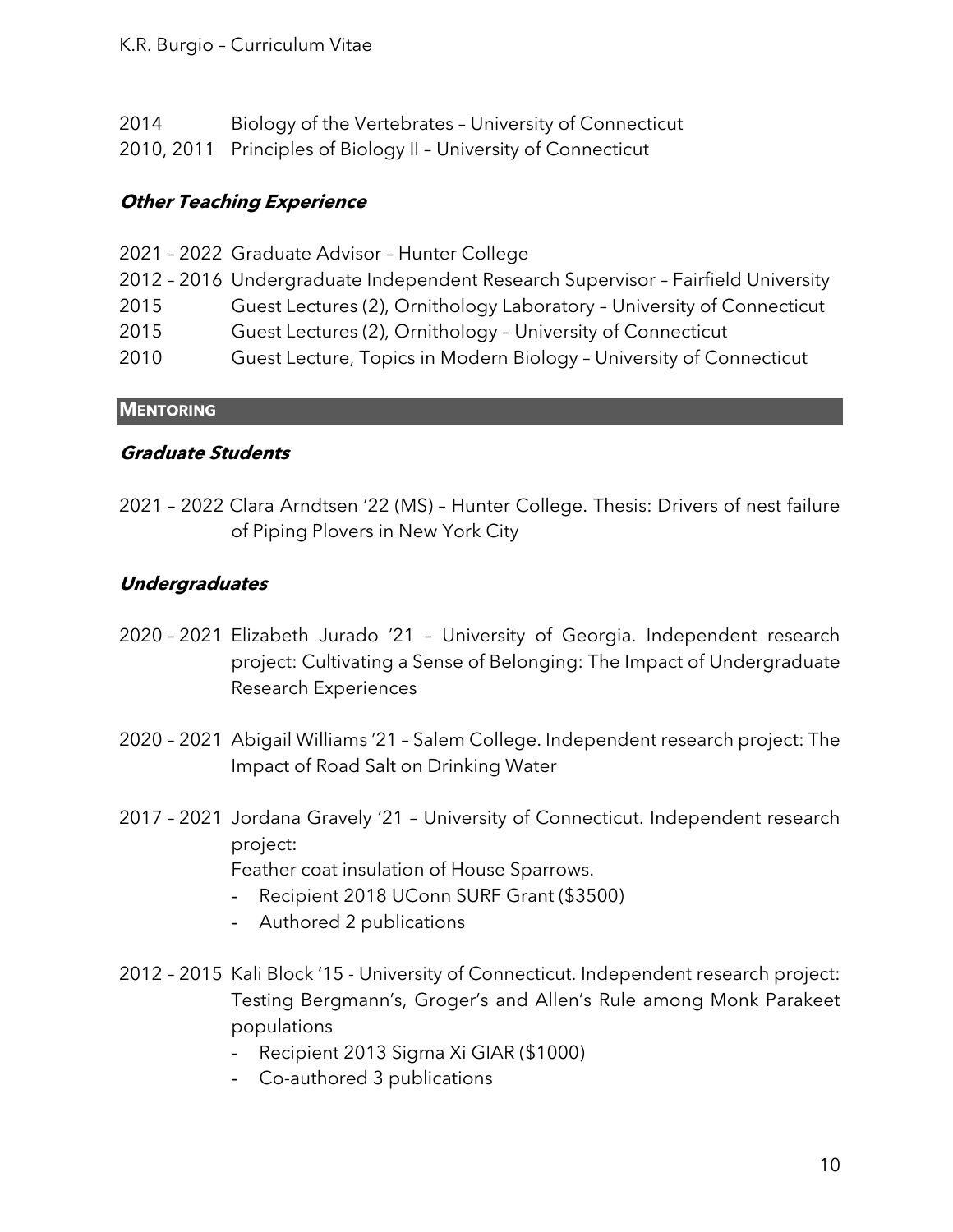- 2014 2016 Kerri McPhail '16 Fairfield University. Research assistant: Testing the efficacy of infrared thermography in evaluating stress and metabolic heat loss in House Sparrows
- 2014 2016 Christian Cardillo '16 Fairfield University. Research assistant: Testing the efficacy of infrared thermography in evaluating stress and metabolic heat loss in House Sparrows
- 2014 2016 Sabrae Boisvert '16 Fairfield University. Research assistant: Testing the efficacy of infrared thermography in evaluating stress and metabolic heat loss in House Sparrows
- 2014 2016 Nicolette Tiernan '16 Fairfield University. Research assistant: Testing the efficacy of infrared thermography in evaluating stress and metabolic heat loss in House Sparrows
- 2012 2013 Thomas Corona '13 Fairfield University. Independent research project: Monk Parakeet utility pole nesting preferences

# **High School Students**

2013 – 2015 Nikki Pirtel '15, Manchester High School.

| <b>OTHER AWARDS</b> |                                                                    |  |
|---------------------|--------------------------------------------------------------------|--|
| 2010                | <b>University Scholar - University of Connecticut</b>              |  |
| 2010                | Honors Scholar - University of Connecticut                         |  |
| 2009                | New England Scholar - University of Connecticut                    |  |
|                     | 2007 - 2008 Babbidge Scholar - University of Connecticut           |  |
| 2002                | Air Force Commendation Medal - United States Air Force             |  |
| 2001                | Distinguished Graduate - United States Air Force Leadership School |  |
| 1999                | Air Force Achievement Medal - United States Air Force              |  |
| 1997                | Top Graduate - United States Air Force Technical Training School   |  |

#### **PUBLIC OUTREACH**

| 2021 | "The Two Extinctions of the Carolina Parakeet" - Chicago Ornithological |
|------|-------------------------------------------------------------------------|
|      | Society                                                                 |
| 2021 | "The Two Extinctions of the Carolina Parakeet" - NYC Audubon Society    |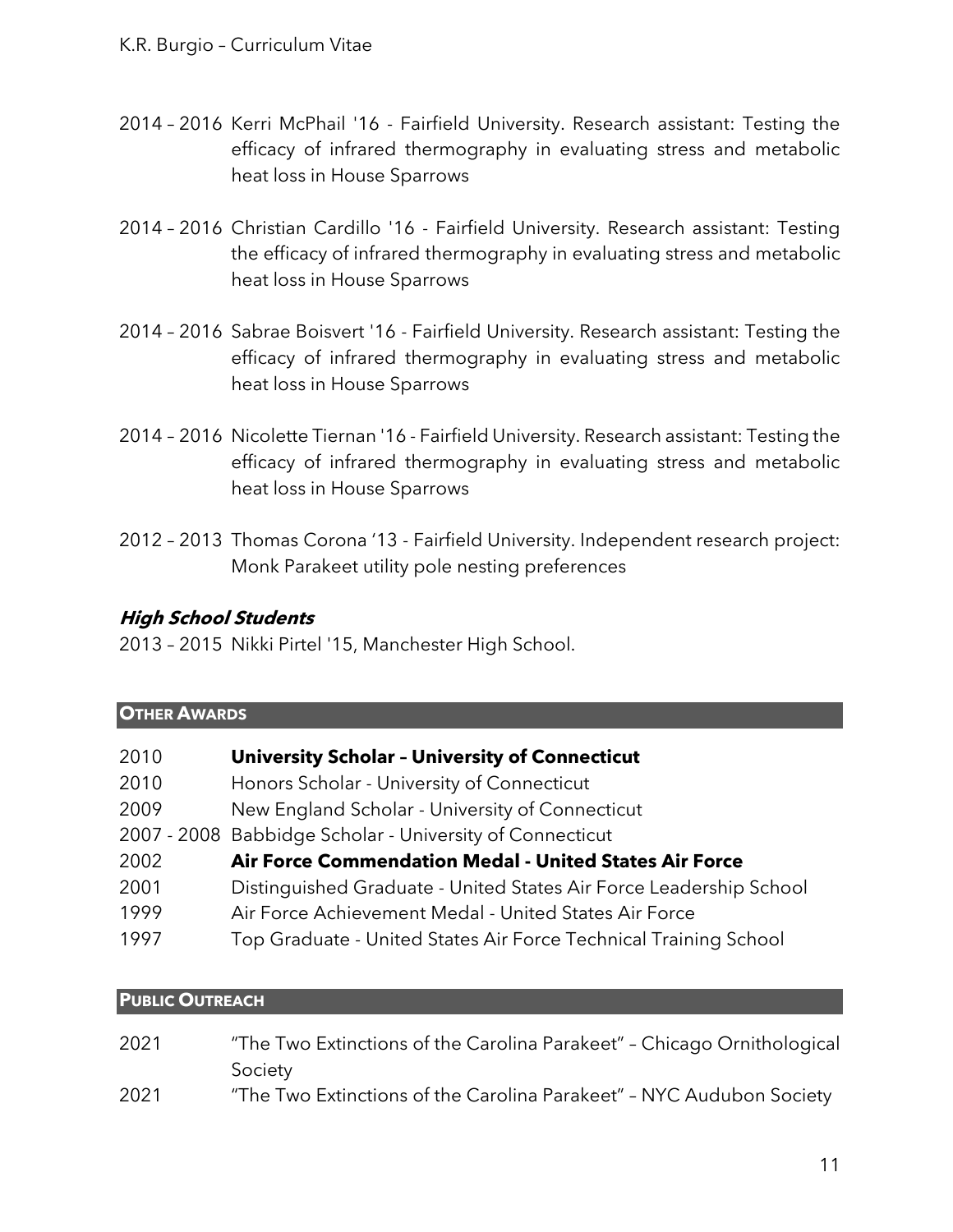| 2020 | Skype-A-Scientist - 5 middle/elementary school virtual visits           |
|------|-------------------------------------------------------------------------|
| 2020 | "Avian adaptations in a changing climate" Colebrook Consolidated        |
|      | School                                                                  |
| 2018 | "Extinction in Two Acts: The Life and Death of the Carolina Parakeet"   |
|      | Linda Loring Foundation                                                 |
| 2016 | Consultant for National Geographic TV series "United States of Animals" |
|      | Season 1, Episode 11: "The West Sting"                                  |
| 2016 | "Nesting behavior of Monk Parakeets on Utility Poles" American          |
|      | Federation of Aviculture Annual Conference                              |
| 2015 | "The extinction of the Carolina Parakeet" New Haven Bird Club           |
| 2013 | "The Carolina Parakeet: biology, extinction, and current research" The  |
|      | Parrot Club                                                             |
| 2013 | "Monk Parakeets" Western Connecticut Bird Club                          |
| 2013 | "Carolina Parakeets" Windham High School, Windham, CT                   |
| 2012 | "The Distribution of Monk Parakeets in Connecticut" CT Department of    |
|      | Energy and Environmental Protection Avian Summit                        |
| 2012 | "Ecology: research, graduate school, and careers" Manchester High       |
|      | School, CT                                                              |
| 2012 | "Adaptations of Birds" Franklin Elementary School, Franklin, CT         |
| 2010 | "Monk Parakeets in Connecticut: What Are They Doing Here?" New          |
|      | Haven Bird Club                                                         |
|      |                                                                         |

# **RELATED TRAINING AND SKILLS**

Computer programs: R, ArcGIS, MaxEnt, RSTAN, Survey Monkey, Qualtrics, EstimateS, GEOLocate, Biota, and ResearchIR

Field training/experience: mist-netting and banding, survey techniques (point counts, territory mapping, and line transects), nest searching, behavioral observations, morphological measurements, blood sampling, vegetation sampling, Infrared Thermography (IRT), and automated recording units (ARUs)

Analyses: Bayesian Likert-scale analyses, species distribution modeling, extinction modeling, species biodiversity metrics, linear mixed models, Bayesian modeling, and quantifying functional and phylogenetic biodiversity